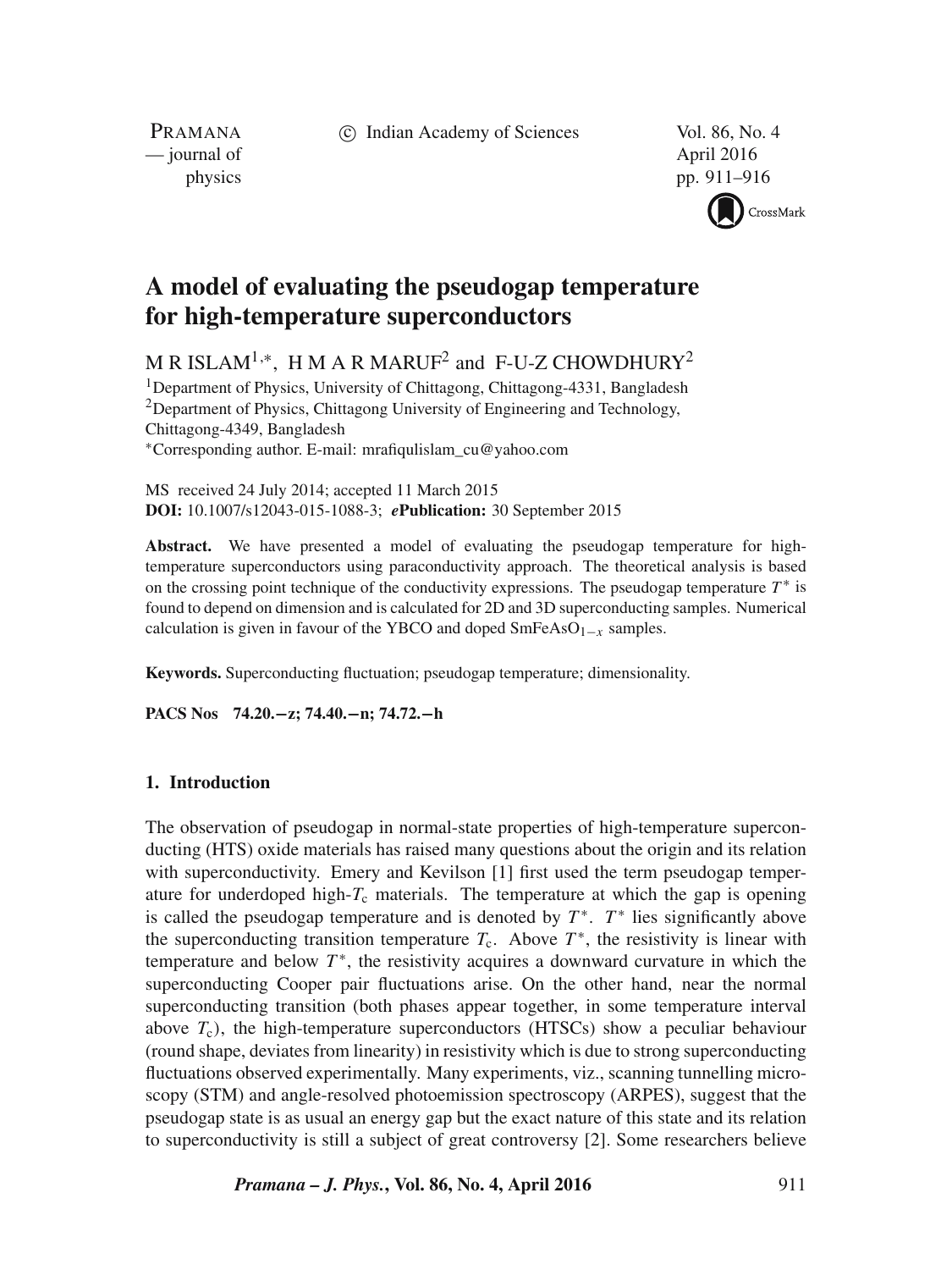# *M R Islam, H M A R Maruf and F-U-Z Chowdhury*

that the appearance of a pseudogap is not due to superconducting pairing and is in no way related to superconductivity. Other researchers believe that the pseudogap is precisely due to superconducting fluctuations, which lead to the formation of paired fermions for  $T < T^*$ , and thus it is a precursor state for superconductivity, especially, for HTSCs. Recent theory and experiments [3,4] suggest that fluctuation and pseudogap state are at least related to each other with their parameters and both vary with hole concentrations. Below  $T^*$ , the density of quasiparticle states at the Fermi level starts to decrease. At the same time it can be shown that in HTSCs, cross-over occurs at  $T = T^*$ . Assume that above  $T^*$  (i.e.,  $T > T^*$ ), the resistivity is linear (shows metallic behaviour) and below  $T^*$ (i.e.,  $T < T^*$ ), the resistivity is nonlinear (shows downward curvature) and becomes zero at  $T = T_c(\rho \rightarrow 0)$ . Then, the resistivity and conductivity cross each other at a particular temperature  $T = T^*$ , which is the theoretical basis for the determination of pseudogap temperature.

# **2. Theoretical model**

After having the information about the pseudogap state in doped oxide materials, the researchers were curious to find out the energy scale or temperature (so-called pseudogap temperature  $T^*$ ) at which the gap opens. In transport measurements, the pseudogap temperature is usually determined from the departure of  $\rho$  from its linear high-T variation (i.e., the departure of  $\rho$  from its high- to low-temperature variation). Recent transport experiments  $[2,5-8]$  in high- $T_c$  superconducting oxides have shown that the paraconductivity data follow pure Aslamazov–Larkin (A–L) (see ref. [9] and references therein for details) behaviour and this behaviour can be extended up to  $T^*$  provided a (linear) normal state resistivity is assumed. As soon as the temperature reaches  $T^*$ , the paraconductivity rapidly drops. We proceed with the well-known mathematical expressions for paraconductivity valid in two and three dimensions, respectively, which are written as

$$
\Delta \sigma^{\text{2D}}(T) = \left(\frac{e^2}{16\hbar d}\right) \varepsilon^{-1},\tag{1}
$$

$$
\Delta \sigma^{3D}(T) = \left(\frac{e^2}{32\hbar \xi_c(0)}\right) \varepsilon^{-1/2}.
$$
 (2)

Here, d is the distance between the CuO<sub>2</sub> layers,  $\xi_c(0)$  is the zero temperature coherence length along c-axis,  $\varepsilon = (T/T_c^{\text{MF}}-1)$  is the reduced temperature and  $T_c^{\text{MF}}$  is the mean-field transition temperature. We introduce  $T_c^{\text{MF}}$  instead of  $T_c$  (which is the real transition temperature and is always less than  $T_c^{\text{MF}}$ ) as  $T_c^{\text{MF}}$  exhibits [2] similar doping dependence behaviour as  $T^*$ , the pseudugap temperature.

The high- $T_c$  oxide materials show linear (metallic) behaviour in normal resistivity, written as

$$
\begin{aligned}\n\rho(T) &= a + b, \\
\sigma(T) &= \rho^{-1}(T) = (a + b)^{-1}\n\end{aligned}\n\bigg\},\n\tag{3}
$$

where  $a$  and  $b$  are constants.

#### 912 *Pramana – J. Phys.***, Vol. 86, No. 4, April 2016**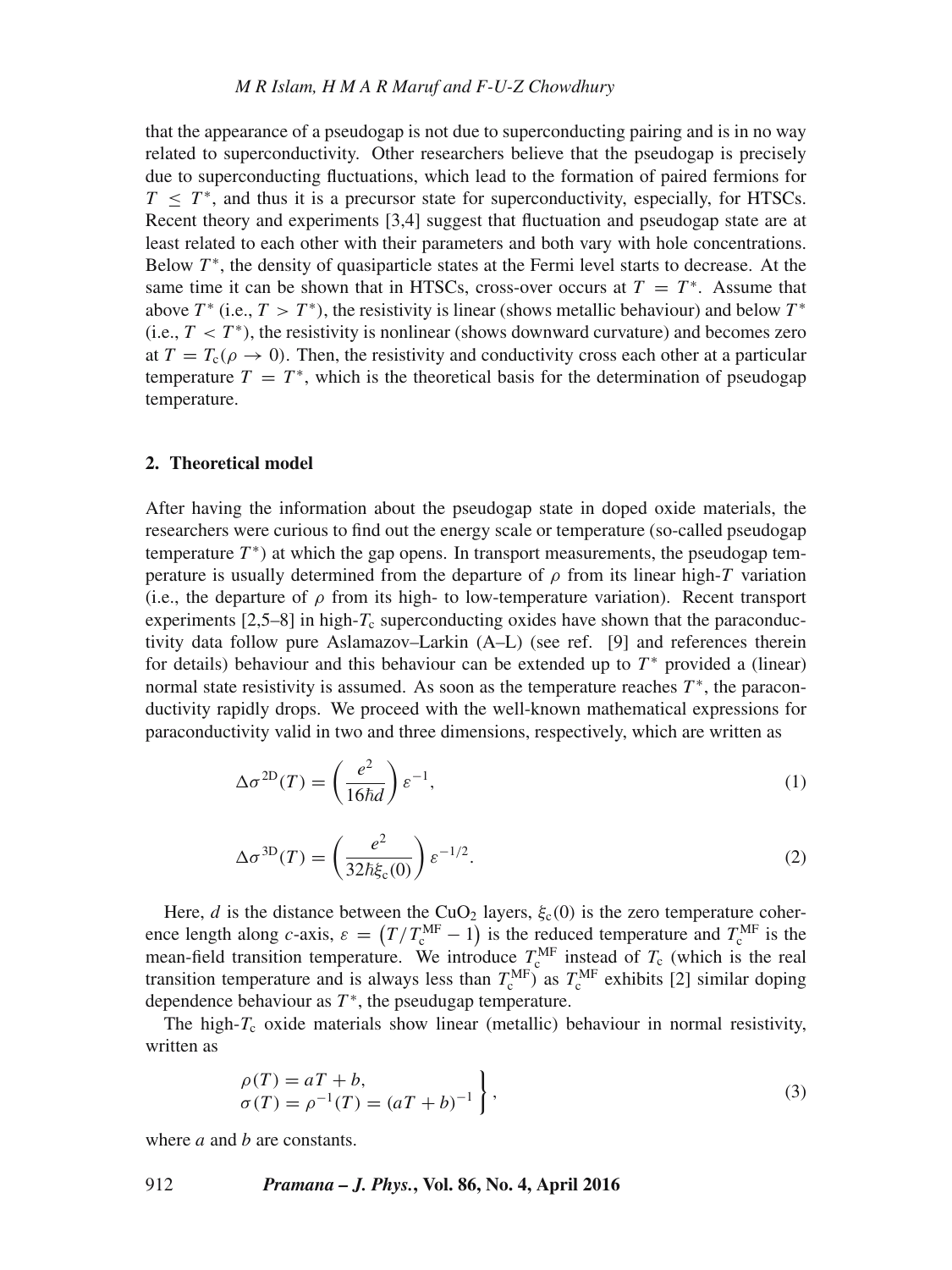# *Pseudogap temperature for high-temperature superconductors*

In a recent study, Islam [9] introduced a model of dimensional cross-over temperature using the crossing point technique of the temperature-dependent excess conductivity in reduced form. The same technique is used to determine the pseudogap temperature for high-temperature superconductors. The theoretical idea is that the two conductivities, i.e., eqs (1) and (3) or eqs (2) and (3) cross each other depending on the related parameters. Assume that the cross-over occurs between two conductivities and cross each other at a particular temperature,  $T = T^*$ . To get  $T^*$ , compare eqs (1) and (3); we have

$$
\left(\frac{e^2}{16\hbar d}\right) \left(\frac{T^*}{T_c^{\text{MF}}} - 1\right)^{-1} = \left(aT^* + b\right)^{-1},
$$
\n
$$
aT^* + b = \left(\frac{16\hbar d}{e^2}\right) \left(\frac{T^*}{T_c^{\text{MF}}} - 1\right) = A \left(\frac{T^*}{T_c^{\text{MF}}} - 1\right) \left[\because A = \frac{16\hbar d}{e^2}\right],
$$
\n
$$
T^* \left(\frac{A}{T_c^{\text{MF}}} - a\right) = b + A,
$$
\n
$$
T^* = \frac{b + A}{\left(A/T_c^{\text{MF}}\right) - a}.
$$
\n(4)

In a similar way, using eqs  $(2)$  and  $(3)$ , we have

$$
\left(\frac{e^2}{32\hbar\xi_c(0)}\right)\left(\frac{T^*}{T_c^{\text{MF}}} - 1\right)^{-1/2} = \left(aT^* + b\right)^{-1},
$$
\n
$$
\left(\frac{32\hbar\xi_c(0)}{e^2}\right)\left(\frac{T^*}{T_c^{\text{MF}}} - 1\right)^{1/2} = \left(aT^* + b\right),
$$
\n
$$
B\left(\frac{T^*}{T_c^{\text{MF}}} - 1\right)^{1/2} = \left(aT^* + b\right)\left[\because B = \left(\frac{32\hbar\xi_c(0)}{e^2}\right)\right],
$$
\n
$$
a^2T^{*2} + T^*\left(2ab - \frac{B^2}{T_c^{\text{MF}}}\right) + \left(B^2 + b^2\right) = 0,
$$
\n(5)

from which we can write

$$
T^* = \frac{-\left(2ab - \left(B^2/T_c^{\text{MF}}\right)\right) \pm \sqrt{\left(2ab - \left(B^2/T_c^{\text{MF}}\right)\right)^2 - 4a^2(B^2 + b^2)}}{2a^2}.
$$
 (6)

From eq. (6), we see that the theoretical value of  $T^*$  may vary due to  $(\pm)$  sign. For convenience, we have taken minus sign for the calculation of  $T^*$ .

# **3. Numerical result**

To estimate  $T^*$ , we can take an example shown in figure 1. For numerical analysis, we took  $b = 0.0605 \,\mu\Omega$  m and  $a = 0.4903 \mu\Omega$  m k<sup>-1</sup> (the linear part of the experimental resistivity data to fit well) for the sample YBCO reported in ref. [3] for which  $\xi_c(0)$  = 1.65Å,  $d = 11.7$ Å,  $T_c^{\text{MF}} = 88.46$  K,  $T_c(\rho = 0) = 87.4$  K were used. Numerically, we

*Pramana – J. Phys.***, Vol. 86, No. 4, April 2016** 913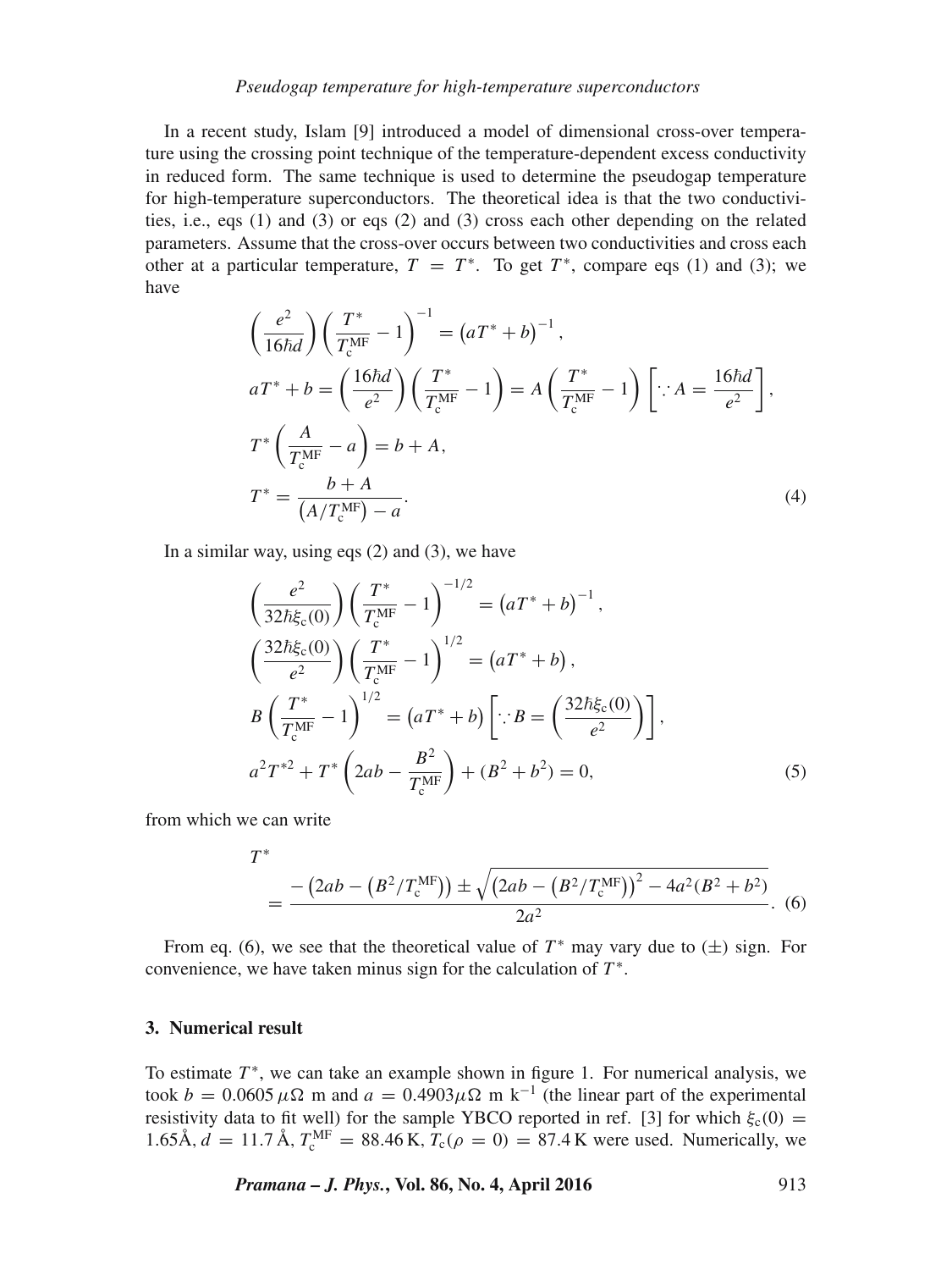

**Figure 1.**  $\sigma(T)$ ,  $\Delta \sigma^{2D}(T)$  vs. temperature.

have estimated  $T^* = 203 \text{ K}$  (indicated by arrow) using the procedure mentioned in ref. [9]. This value is exactly the same as the value in ref. [3] determined experimentally.

For estimating  $T^*$ , we took another example shown in figure 2. The linear part of the resistivity data fitted well with  $b = 8.42 \mu \Omega$  m and  $a = 0.102 \mu \Omega$  m k<sup>-1</sup>, for the sampledoped SmFeAsO<sub>1-x</sub> for which  $\xi_c(0) = 1.4 \text{ Å}$ ,  $T_c^{\text{MF}} = 57 \text{ K}$ ,  $T_c(\rho = 0) = 55 \text{ K}$  were used [10]. The numerical result shows that  $T^* = 163$  K, which is slightly smaller than the experimental value [10].

Now we proceed in a reverse way, i.e., we use the pararesistivity vs. temperature curve to determine  $T^*$  used by others [3,10,11]. The numerical result (shown in figure 3) indicates that  $T^* = 163$  K, which is the same value determined by the previous method supporting our findings.



**Figure 2.**  $\sigma(T)$ ,  $\Delta \sigma^{3D}(T)$  vs. temperature.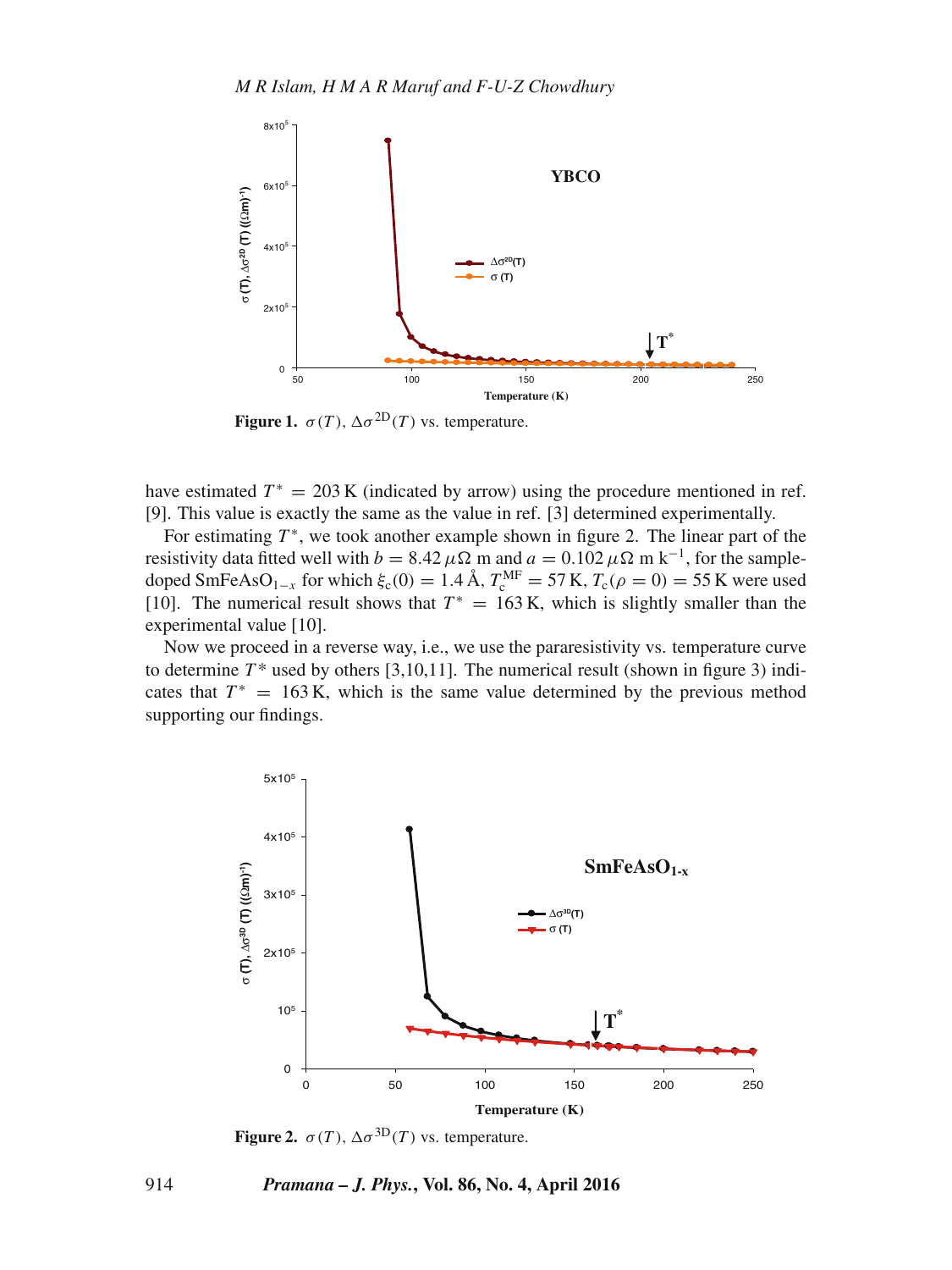

**Figure 3.**  $\rho(T)$ ,  $\Delta \rho^{3D}(T)$  vs. temperature curve of the sample SmFeAsO<sub>1−x</sub>. The straight line indicates the normal state resistivity and round curve indicates the pararesistivity. The arrow indicates the crossing point at which  $T = T^*$ .

## **4. Discussion and conclusion**

In this paper, we have included a theoretical idea to determine the pseudogap temperature of high-temperature superconductors. We obtained the pseudogap temperature in twoand three-dimensional superconducting samples using the paraconductivity approach. To calculate the pseudogap temperature  $T^*$  above  $T_c^{\text{MF}}$ , we have used the crossing point technique for the paraconductivity expressions. It should be mentioned here that  $T^*$  is very high compared to  $T_c$  or  $T_c^{\text{MF}}$ , especially for underdoped cuprates [8]. For heavily underdoped materials, it is found  $[11]$  that  $T^*$  is approximately 300 K and above. At this temperature, the effect of paraconductivity does not exist. This does not mean that the process of evaluating  $T^*$  is meaningless. However, the theoretical expression found here for  $T^*$  is well understood and clear for 2D and 3D. For calculating  $T^*$ , we have used the published values of the related parameters for specific superconducting samples. Numerical results are in good agreement with other published values of  $T^*$ . We repeated the calculation in a reverse way (a common, well-known method [10,11] of calculating  $T^*$ ) for the sample SmFeAsO<sub>1−x</sub> to support our findings. Finally, we have concluded that the crossing point technique is appropriate for determining  $T^*$  and that this technique depends on the dimension of the superconducting samples.

# **References**

- [1] V J Emery and S A Kivelson, *Nature* **374**, 434 (1995)
- [2] C Meingast, V Pasler, P Nagel, A Rykov, S Tajima and P Olsson, *Phys. Re*v*. Lett.* **86**, 1606 (2001)
- [3] A L Solovjov and V M Dmitriev, *Low Temp. Phys.* **35**, 169 (2009)